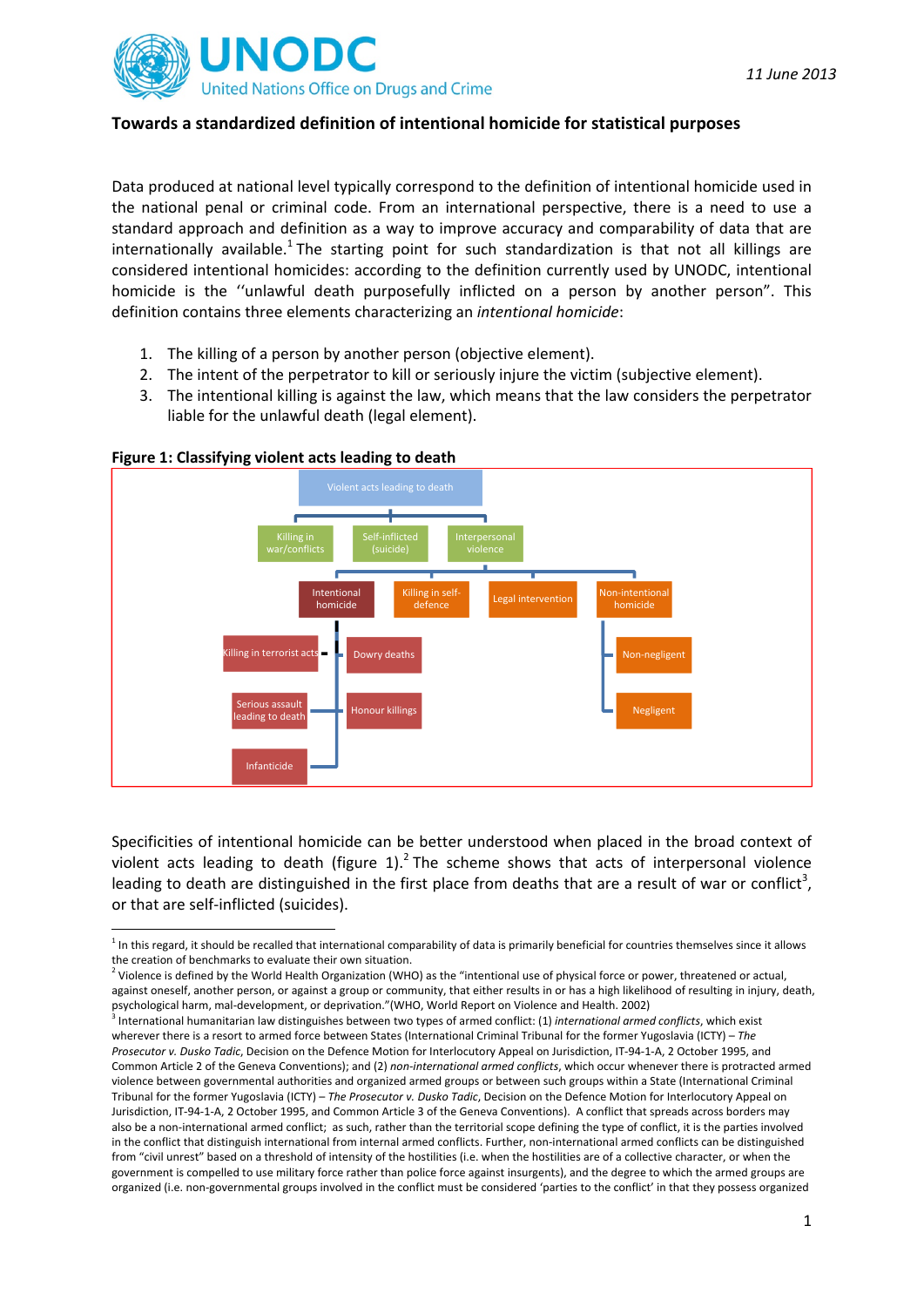At a subsequent level, other types of killings that are **not** considered to be intentional homicides are:

- Non-intentional homicide, which can be divided into two categories: $4$ 
	- o Negligent: killing through recklessness or negligence (as for example dangerous driving or professional negligence)
	- o Non‐negligent: killing that is not considered intentional homicide due to certain specific mitigating circumstances such as provocation or diminished responsibility.

• Additional categories are represented by killings in self-defence and from legal interventions,<sup>5</sup> which are considered as justifiable killings and thus not intentional homicide.

As concerns intentional homicide, it is important to note that, for statistical purposes, all killings corresponding to the above definition ‐ *unlawful deaths purposefully inflicted on a person by another person* – should be considered as intentional homicides. This means that all killings with such characteristics should be counted as intentional homicides, including such offences that, under certain legislations, can be considered under a different heading, such as infanticides, honour killings, dowry deaths or serious assaults leading to death.<sup>6</sup>

Deaths due to terrorism<sup>7</sup> are a challenging category. From a conceptual perspective, the label of ''intentional homicide" is certainly broad enough to encompass deaths caused by terrorist acts, and whilst perpetrators may face additional charges, such as acts of terrorism, acts against the state, or even crimes against humanity, the core act still concerns the intentional killing of another. However, such deaths, in national practices, might fall somewhere at the boundary between conflict and interpersonal violence, and they are not always recorded and counted as intentional homicides.<sup>8</sup>

Violent deaths in the context of civil unrest are even more challenging, as there is no international legal basis for deaths due to "civil unrest," mainly because there is no accepted definition of "civil unrest" . In such circumstances, the general definition of intentional homicide provides guidance on what deaths should be considered as such, and which should be considered under a different category.<sup>9</sup> National practices in classifying such deaths can differ, but it is important that all violent

<u> 1989 - Johann Barn, mars eta bainar eta bat erroman erroman erroman erroman erroman erroman erroman ez erroma</u>

armed forces under a certain command structure and have the capacity to sustain military operations.) See D. Schindler, "The Different Types of Armed Conflicts According to the Geneva Conventions and Protocols," RCADI Vol 163, 1979‐II, p. 147, and ICTY, *The Prosecutor v. Fatmir Limaj*, Judgement, IT‐03‐66‐T, 30 November 2005, para 94‐134)

Regarding "conflict deaths," this category should only include deaths that are directly attributable to actions constituting part of the armed conflict, while acts leading to death that occur during a period of armed conflict but are not part of that conflict should be classified according to the criteria used for any other killing.

 $4$  Manslaughter (both negligent and non-negligent) is considered to be non-intentional homicide.

<sup>&</sup>lt;sup>5</sup> Such are killings by the police or other law enforcement agents in the course of arresting or attempting to arrest lawbreakers, while maintaining order, or during other legal actions. It should be noted, however, that killings resulting from the excessive use of force in law enforcement or through the excessive use of force in self-defence are either considered intentional homicides or non-negligent non-

intentional homicide and should therefore be counted as such.<br><sup>6</sup> Serious assault leading to death is understood as a death due to an assault committed with the knowledge that it was probable that death or serious injury would occur (with reckless indifference to life).

 $^7$  Death due to terrorism means any "act intended to cause death or serious bodily injury to a civilian, or to any other person not taking an active part in the hostilities in a situation of armed conflict, when the purpose of such act, by its nature or context, is to intimidate a population, or to compel a government or an international organization to do or abstain from doing any act." (UN General Assembly Resolution 54/109 "International Convention for the Suppression of the Financing of Terrorism," 1999, Article 2 (1b).

 $^8$  Country practice varies as to whether such deaths are included in police homicide statistics. Neither the nearly 3,000 victims of the attacks on the United States on 11 September 2001, nor the nearly 200 killed in terrorist attacks on 11 March 2004 in Madrid were recorded as homicides. In contrast, the 52 victims of the 7 July 2005 London bombings were included in official police statistics as homicides; homicide statistics in India include murder related to "terrorist/extremist" violence, and homicide statistics in a number of

African countries include deaths by "mob action."<br><sup>9</sup> For example, some deaths in cases of civil unrest may not be considered 'intentional homicides' if they can be validly described as "selfdefence" or "legal interventions" where they are caused by use of force by law enforcement acting in accordance with the 1990 "Basic principles on the use of force and firearms by law enforcement officials" (A/CONF.144/28/Rev.1). If such deaths are caused by law enforcement officials acting with excessive force, they should be considered intentional or non-intentional homicides, according to the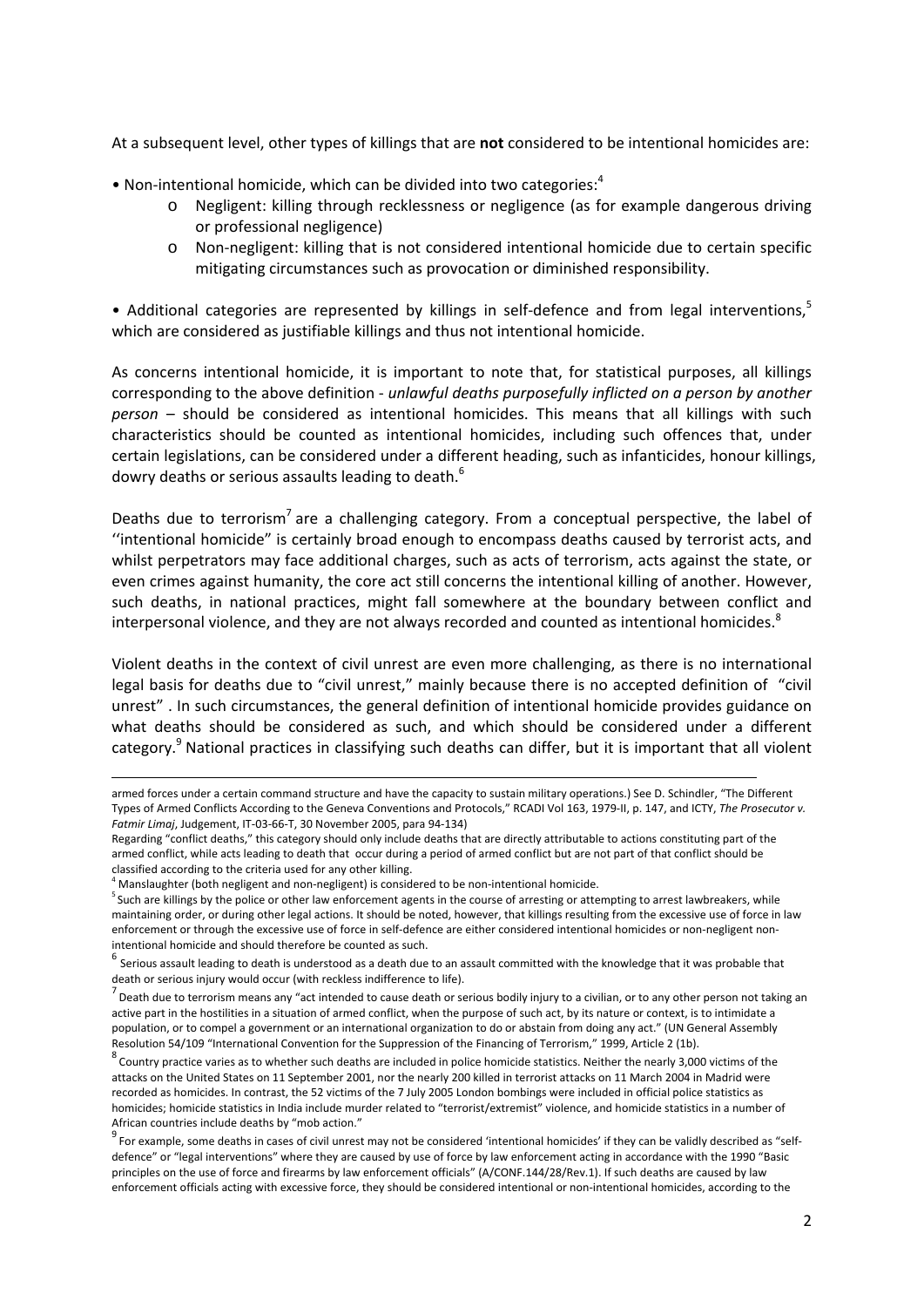deaths in such circumstances, respectively of law enforcement officers and civilians alike, are reported.

While several of the definitional elements described above appear to be common and in use at national and international level, others are more difficult to interpret and/or are in need of further discussion, as for example the element of intentionality (whether the intention to cause death or only to cause serious harm is required) or how to consider deaths related to terrorist acts or in the context of civil unrests. The work currently under development to produce the first International Classification of Crime for Statistical Purposes (ICCS) will provide further clarification on how to define and count intentional homicides.<sup>10</sup>

Finally, to increase accuracy and comparability of data on intentional homicide it should be kept in mind that:

- regarding the so‐called 'counting rules': some countries make reference to the criminal 'case' and not to the victims involved. For example, if in one incident two persons are killed, an 'incident‐based' police reporting system may report this as one homicide. In contrast, a 'victim‐based' police reporting system will report this as two homicides. For data reporting at international level, it is recommended that the counting unit is *victim‐based* so that a more accurate assessment of the impact of homicidal violence can be made.
- only *completed* intentional homicides, resulting in the death of a person, are to be reported. The practice of including *both* cases where the victim died and cases where there is evidence that the perpetrator intended death but the victim survived, should be avoided. The inclusion of attempted homicide in the definition of ''intentional homicide" for the purpose of creating statistics has the effect of producing a ''homicide" rate that is higher than the actual number of killed victims.

From an analytical point of view, in addition to providing accurate definition and counts of the total number of intentional homicides, it is necessary to adopt standard data disaggregation that can facilitate the interpretation and comparability of data. Some key disaggregation variables are sex and age, for both the victim and the perpetrator; the situational context and the weapons used to commit the crime (see figure 2).

|  | Figure 2: disaggregating intentional homicide by situational context and weapon |  |  |  |  |  |
|--|---------------------------------------------------------------------------------|--|--|--|--|--|
|--|---------------------------------------------------------------------------------|--|--|--|--|--|

| Homicide by situational context               |  |  |
|-----------------------------------------------|--|--|
| Homicide by intimate partner or family member |  |  |
| Homicide by intimate partner                  |  |  |
| Homicide linked to robbery                    |  |  |
| Homicide linked to gangs                      |  |  |
| Homicide linked to organized crime            |  |  |
| Homicide linked to unknown causes             |  |  |

<u> Alexandria de la contrada de la contrada de la contrada de la contrada de la contrada de la contrada de la c</u>

circumstances. Similarly, deaths of law enforcement officers during civil unrest, or deaths of civilian victims caused by civilian perpetrators during civil unrest, should be classified as intentional homicides or under other types of violent deaths according to the factual circumstances.

 $10$  The ICCS is currently under development and it builds on the 'Principles and framework for an international classification of crimes for statistical purposes' produced by UNODC ‐UNECE and endorsed by the Conference of European Statisticians in 2012. The ICCS is scheduled to be finalised by 2015.